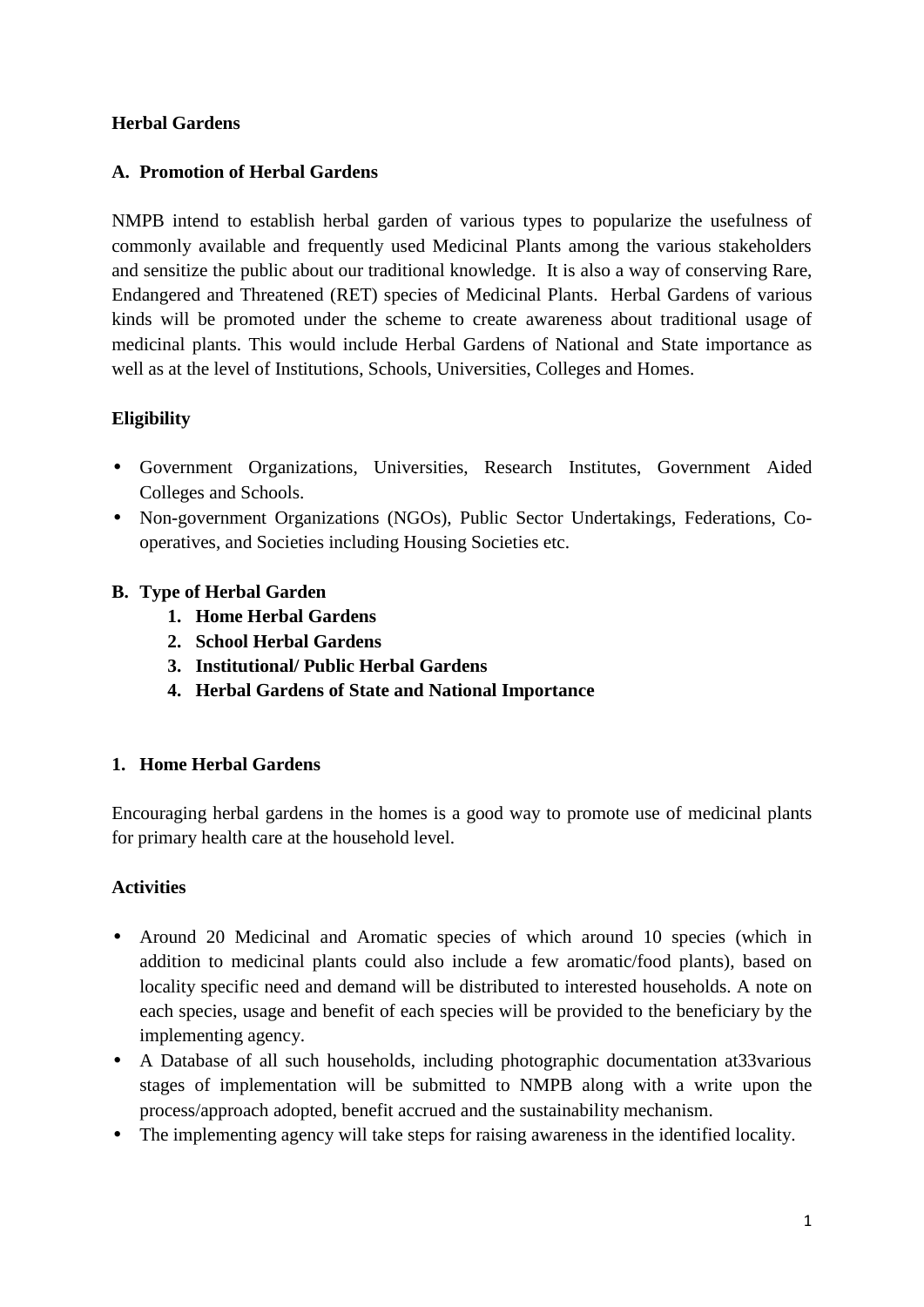• In case of dense urban localities potted plants and terrace rearing of medicinal plants should be encouraged.

• These initiatives should be dovetailed with activities like Swach Bharat, use of bio fertilizers, vermiform post etc.

#### **Norms of Assistance**

Financial assistance of Rs. 2500/- per Home Herbal Garden including cost of raising seedling, transportation, awareness raising, documentation, development, dissemination and use of publicity material, folk theatre, special campaigns, etc.

#### **Submission of Proposals**

Eligible Organizations can apply to NMPB in the relevant proformas as at **Annexure– VII** where the proposal will go through scrutiny by the Project Screening Committee (PSC) before approval by Standing Finance Committee (SFC).

#### **Annexure – VII**

# **PROFORMA FOR PROJECT PROPOSAL RELATING TO SCHOOL HERBALGARDENS AND HOME HERBAL GARDENS**

- 1. Title of the Project:
- 2. Name & address of the Project Investigator/organization with full address, telephone, fax and e-mail ID:
- 3. Status of the Institution (Govt./ Non Govt.) If an NGO (Copy of registration certificate to enclose):
- 4. Registration number & data (for NGOs, Trusts & Companies), NGOs and companies should also send the Articles of Association, Memorandum of Association & Annual report:
- 5. Organization or body responsible for the maintenance of the Institution, its Composition and Details:
- 6. Present activities of organization:
- 7. Details regarding existing infrastructure:
- 8. Details of prior experience in the field of Medicinal Plants sector, if any:
- 9. Total land including patches available (for School Herbal Garden) with the institution area wise and where located (whether inside or outside the campus)and details :
- 10. No. of Schools/ Home Herbal Garden proposed (Enclose list with name, addresses and Tel. Nos. and copy of MoUs) / consent:
- 11. Details of medicinal plants along with no. of sapling of each species proposed to be grown under the project (10 to 15 species from the prioritized list of NMPB):
- 12. Details of awareness activities planned for the project: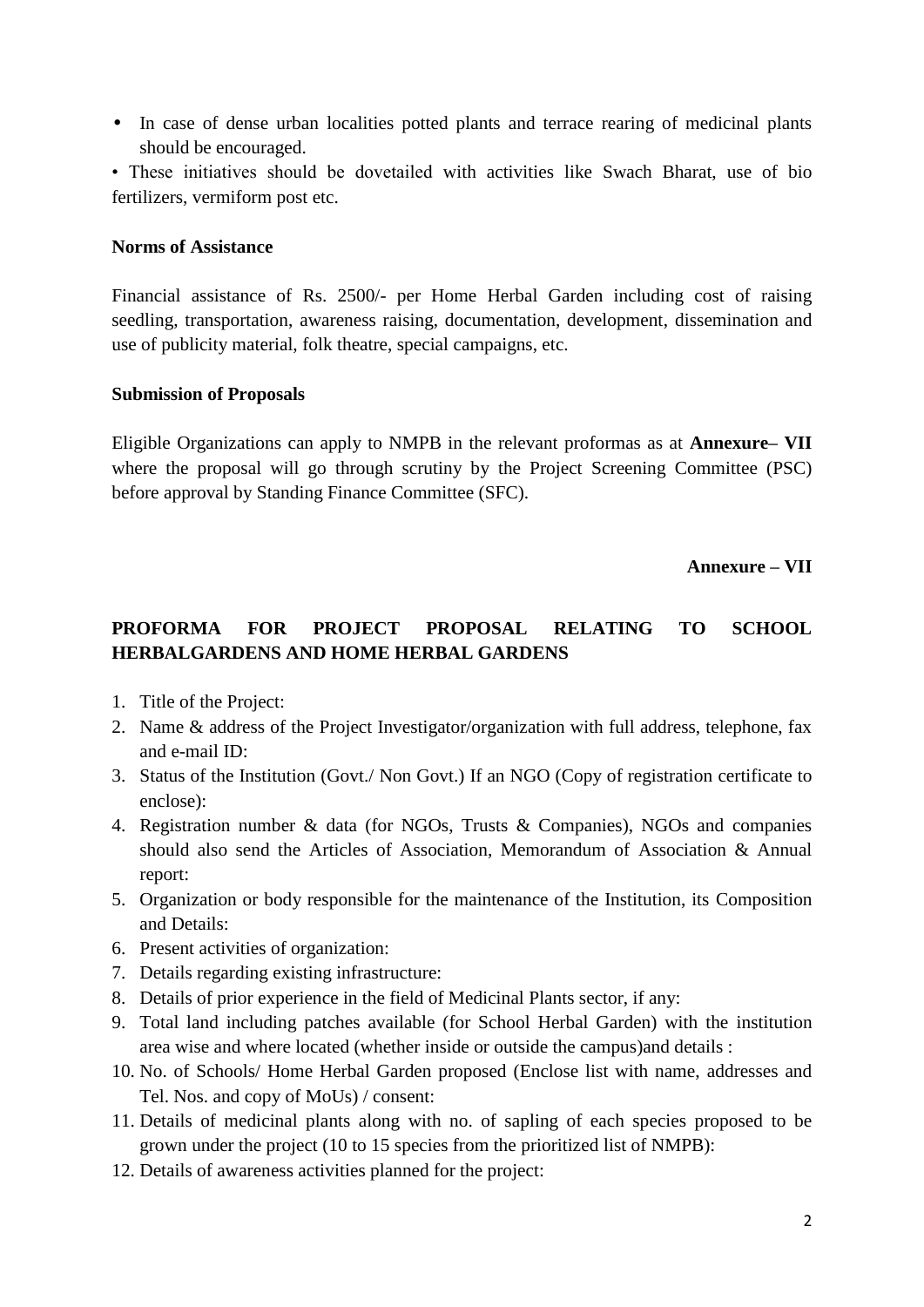- 13. Certificate for maintenance mechanism after the project period is over (to enclose):
- 14. Details of other financial resources if any for implementation of the project:
- 15. Whether any grant has been sanctioned by any other of Central or state/UT Govt. for the same purpose for which the financial assistance is now sought? If yes, Details thereof?

## **Certified that:**

- i. The organization shall abide by all the 'Terms and Conditions' of the grant stipulated in the operational guidelines of the scheme of NMPB, Ministry of AYUSH, Government of India.
- ii. All records and reports related to the project have been maintained separately and shall be shown and furnished as and when required by the Ministry of AYUSH or its authorized representatives.
- iii. Project shall be open for evaluation of physical progress and utilization of funds at the discretion of Ministry of AYUSH.
- iv. The undersigned shall be responsible for the authenticity of the information and documents furnished in the application and proposal.
- v. Ministry of AYUSH shall have the right to recover the grant or take legal action against the organization for any default or deviation from the terms and conditions of sanction of grant.
- vi. No financial assistance/grant has been sought and or obtained from any Central of State Govt. organization.
- vii. It is certified that all applicable laws/rules and legal provisions are followed while preparing the project proposal for this purpose.
- viii. It is also certified that the project proposal is formulated as per the relevant provisions/ clauses of the guidelines of the Central Sector Scheme for Conservation, Development and Sustainable Management of Medicinal Plants.

**Signature of the authorized office Bearer of the Institution (along with Name, Designation and Office SEAL) Telephone/FAX No.**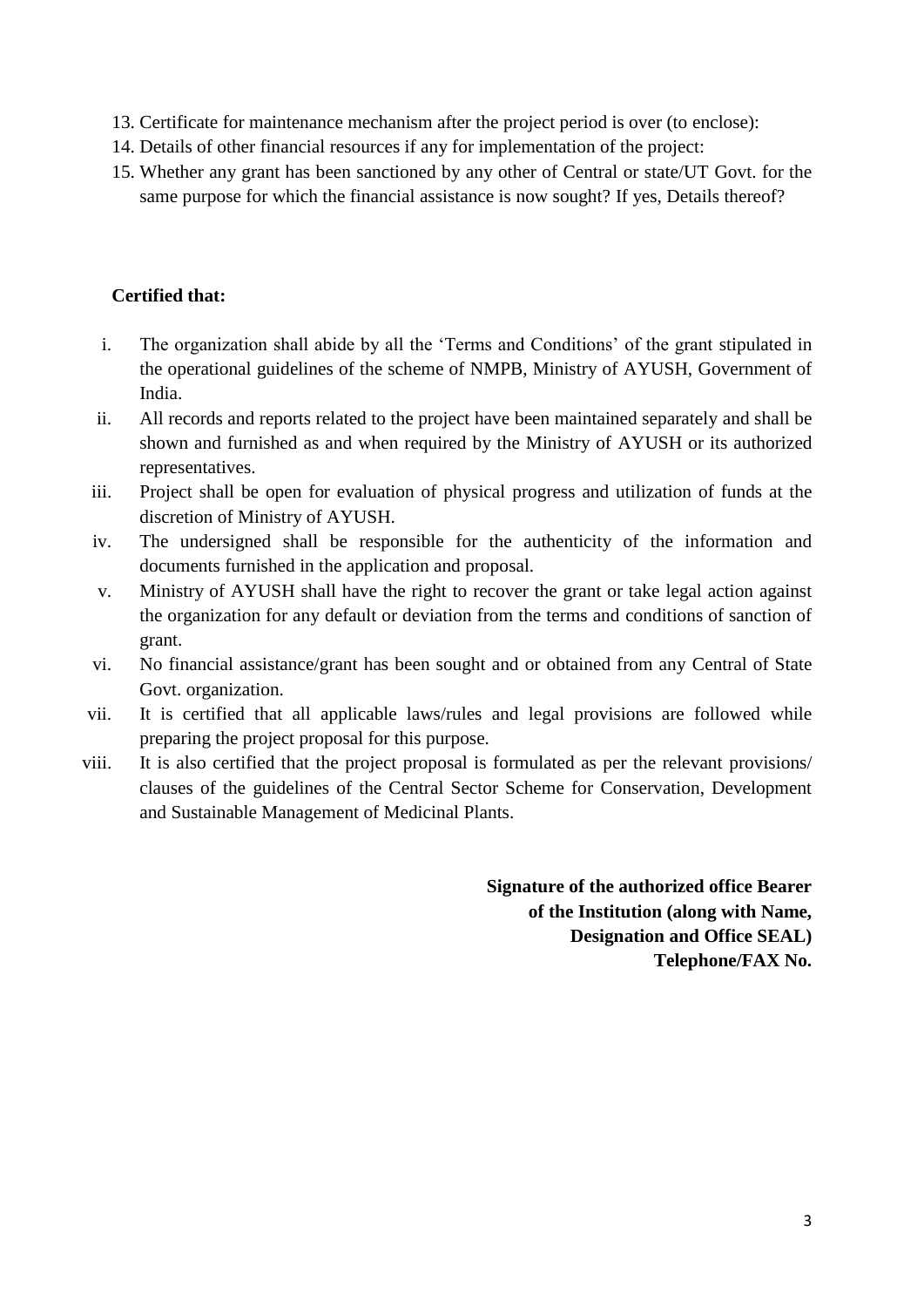## **2. School Herbal Garden**

Setting up of herbal gardens in schools is a good way of reaching the minds of children and make them acquainted with the commonly available and frequently used medicinal plants.

## **Activities**

- Schools will be encouraged to set up herbal gardens within their school complex. Schools can have separate plots to make up a total of  $500$  sq.m. for  $10 - 15$  species of medicinal plants including tree species.
- Schools will be responsible for maintenance of the Herbal Gardens including 34 irrigation with the active involvement of the students and parent-teacher associations/ NGOs and also make special arrangements during school vacation period. Students will be involved in labelling the plants, watering, weeding etc. which will enhance the knowledge of the students about the benefits and uses of the species nurtured by them.
- The material from School Herbal Gardens could be utilized for further propagation.

#### **Norms of Assistance**

Assistance will be given @ Rs.25,000/- per school for an area of 500 sq. m. First year for establishment and up to Rs.7,000/- per annum per school as maintenance cost for the next four years. In case, the schools are proposing area for the School Herbal Garden, which is more or lesser than 500 sq.m., assistance can be considered on pro rata basis based on the justification provided.

#### **Submission of Proposals**

Eligible Organizations can apply to NMPB through SMPB in the relevant proformaas at **Annexure – VII** where the proposal will go through scrutiny by the Project Screening Committee (PSC) before approval by Standing Finance Committee (SFC).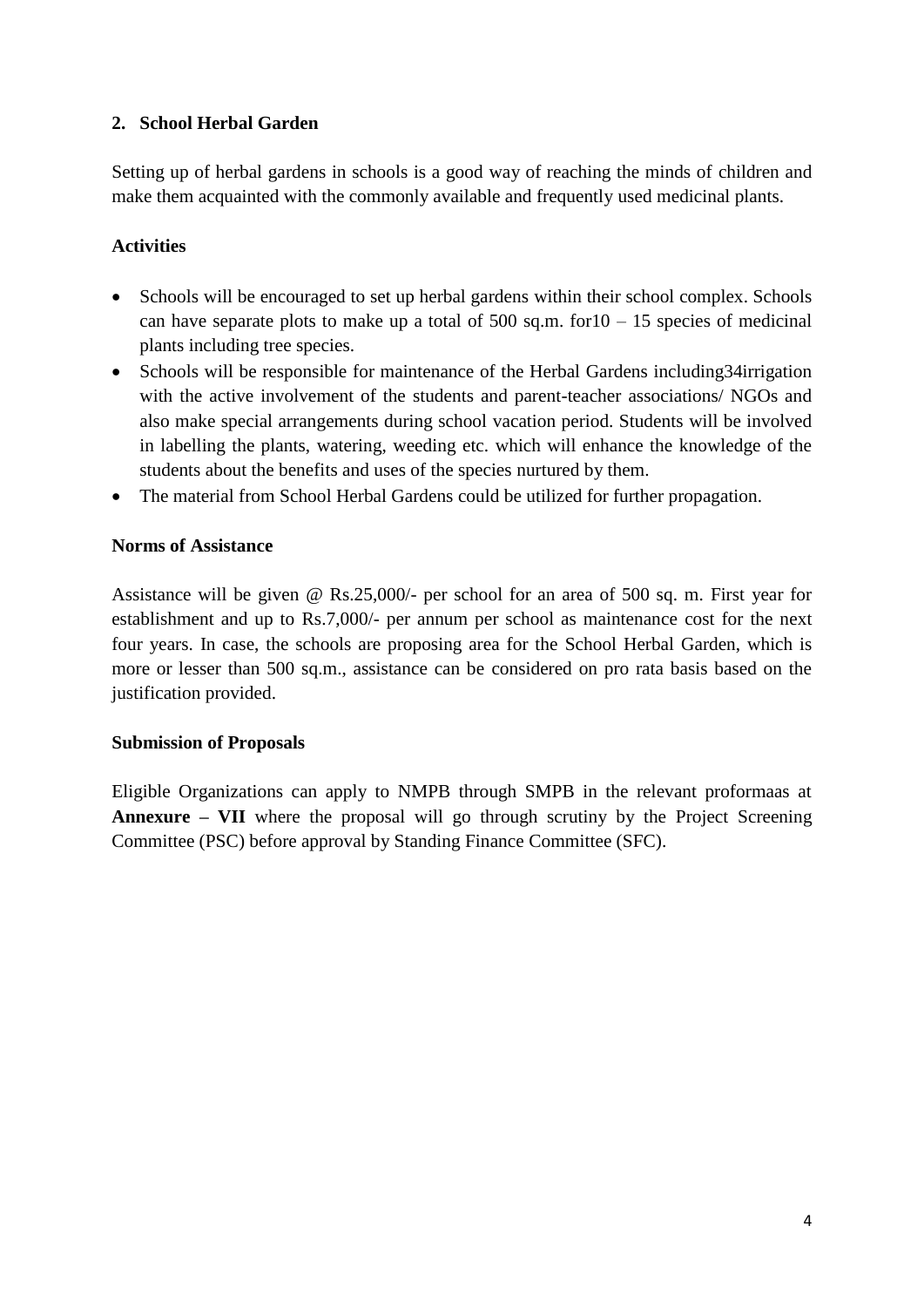## **PROFORMA FOR PROJECT PROPOSAL RELATING TO SCHOOL HERBALGARDENS AND HOME HERBAL GARDENS**

1. Title of the Project:

2. Name & address of the Project Investigator/organization with full address, telephone, fax and e-mail ID:

3. Status of the Institution (Govt./Non Govt.) If an NGO (Copy of registration certificate to enclose):

4. Registration number & data (for NGOs, Trusts & Companies), NGOs and companies should also send the Articles of Association, Memorandum of Association & Annual report:

5. Organization or body responsible for the maintenance of the Institution, its Composition and Details:

6. Present activities of organization:

7. Details regarding existing infrastructure:

8. Details of prior experience in the field of Medicinal Plants sector, if any:

9. Total land including patches available (for School Herbal Garden) with the institution area wise and where located (whether inside or outside the campus) and details :

10. No. of Schools/ Home Herbal Garden proposed (Enclose list with name, addresses and Tel. Nos. and copy of MoUs)/ consent:

11. Details of medicinal plants along with no. of sapling of each species proposed to be grown under the project (10 to 15 species from the prioritized list of NMPB):

12. Details of awareness activities planned for the project:

13. Certificate for maintenance mechanism after the project period is over (to enclose):

14. Details of other financial resources if any for implementation of the project:

15. Whether any grant has been sanctioned by any other of Central or state/UT Govt. for the same purpose for which the financial assistance is now sought ? If yes, Details thereof?

#### **Certified that:**

- I. The organization shall abide by all the 'Terms and Conditions' of the grant stipulated in the operational guidelines of the scheme of NMPB, Ministry of AYUSH, Government of India.
- II. All records and reports related to the project have been maintained separately and shall be shown and furnished as and when required by the Ministry of AYUSH or its authorized representatives.
- III. Project shall be open for evaluation of physical progress and utilization of funds at the discretion of Ministry of AYUSH.
- IV. The undersigned shall be responsible for the authenticity of the information and documents furnished in the application and proposal.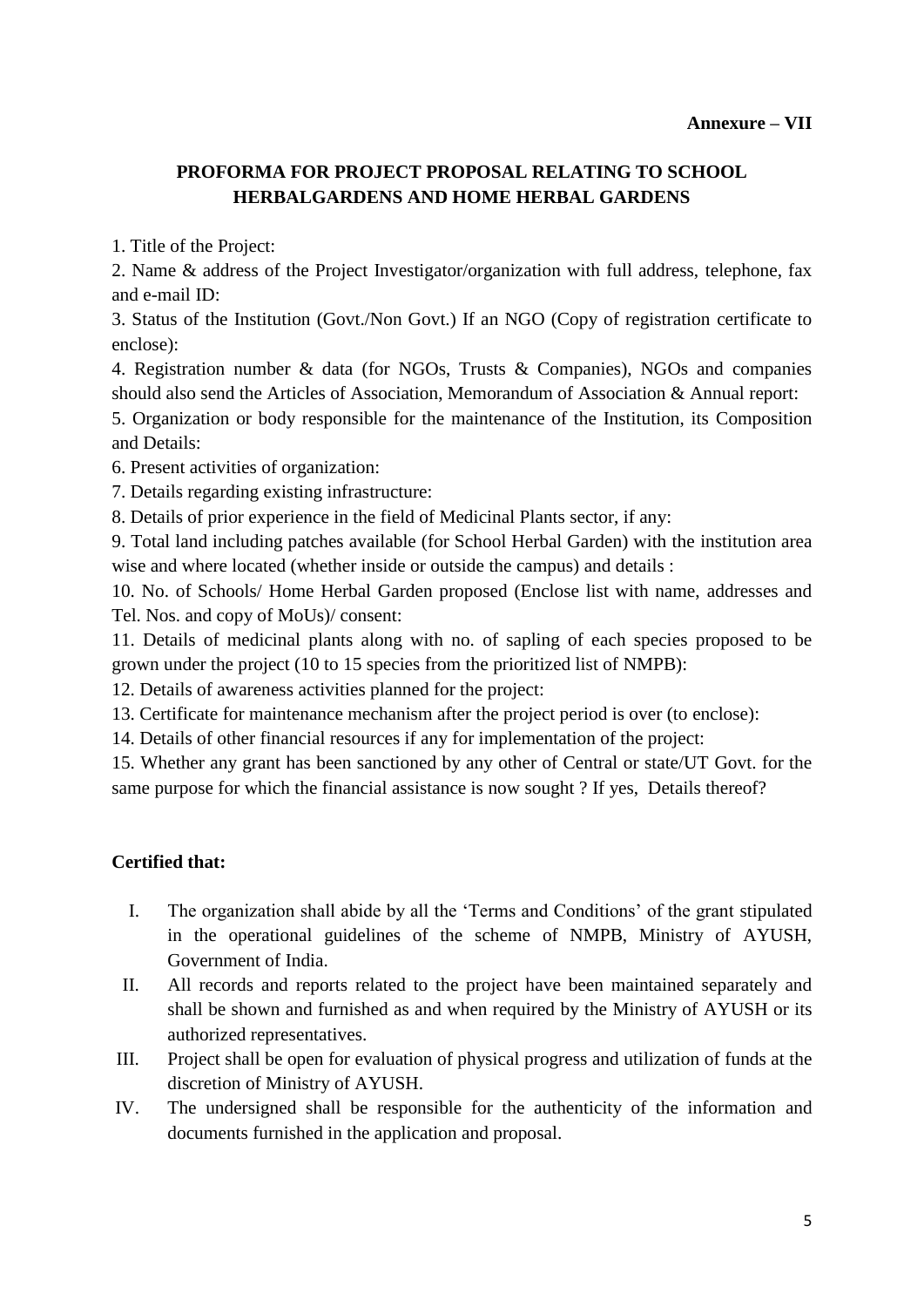- V. Ministry of AYUSH shall have the right to recover the grant or take legal action against the organization for any default or deviation from the terms and conditions of sanction of grant.
- VI. No financial assistance/grant has been sought and or obtained from any Central of State Govt. organization.
- VII. It is certified that all applicable laws/rules and legal provisions are followed while preparing the project proposal for this purpose.
- VIII. It is also certified that the project proposal is formulated as per the relevant provisions/ clauses of the guidelines of the Central Sector Scheme for Conservation, Development and Sustainable Management of Medicinal Plants.

**Signature of the authorized office Bearer of the Institution (along with Name, Designation and Office SEAL) Telephone/FAX No.**

## **3. Institutional / Public Herbal Gardens**

To sensitize the AYUSH Professional College students/public at large about the usage of medicinal plants based on indigenous knowledge in colleges, universities, hospitals, other places of educational/ recreation/ public importance, assistance will be provided for planning and establishing larger herbal gardens.

#### **Activities**

- Establishment of herbal garden with medicinal plants and aromatic plants with medicinal value considering the importance of species/varieties of concerned areas.
- Use of proper cultivation practices
- Walking trails, signage's etc. to be established in the garden.
- Proper documentation, data collection, harvest and post-harvest management operations to be a part of the herbal garden.
- Material harvested could be used for value addition or further propagation.

#### **Norms of Assistance**

- The activities supported would include land development, site protection, setting up irrigation facilities and procurement of basic planting material, laying of beds, planting, initial maintenance, signage's, walking trails etc.@Rs.3 lakhs per ha. for establishment.
- Thereafter annual maintenance of the Herbal Garden @ Rs. 60,000/- per year per ha. for a maximum of four years.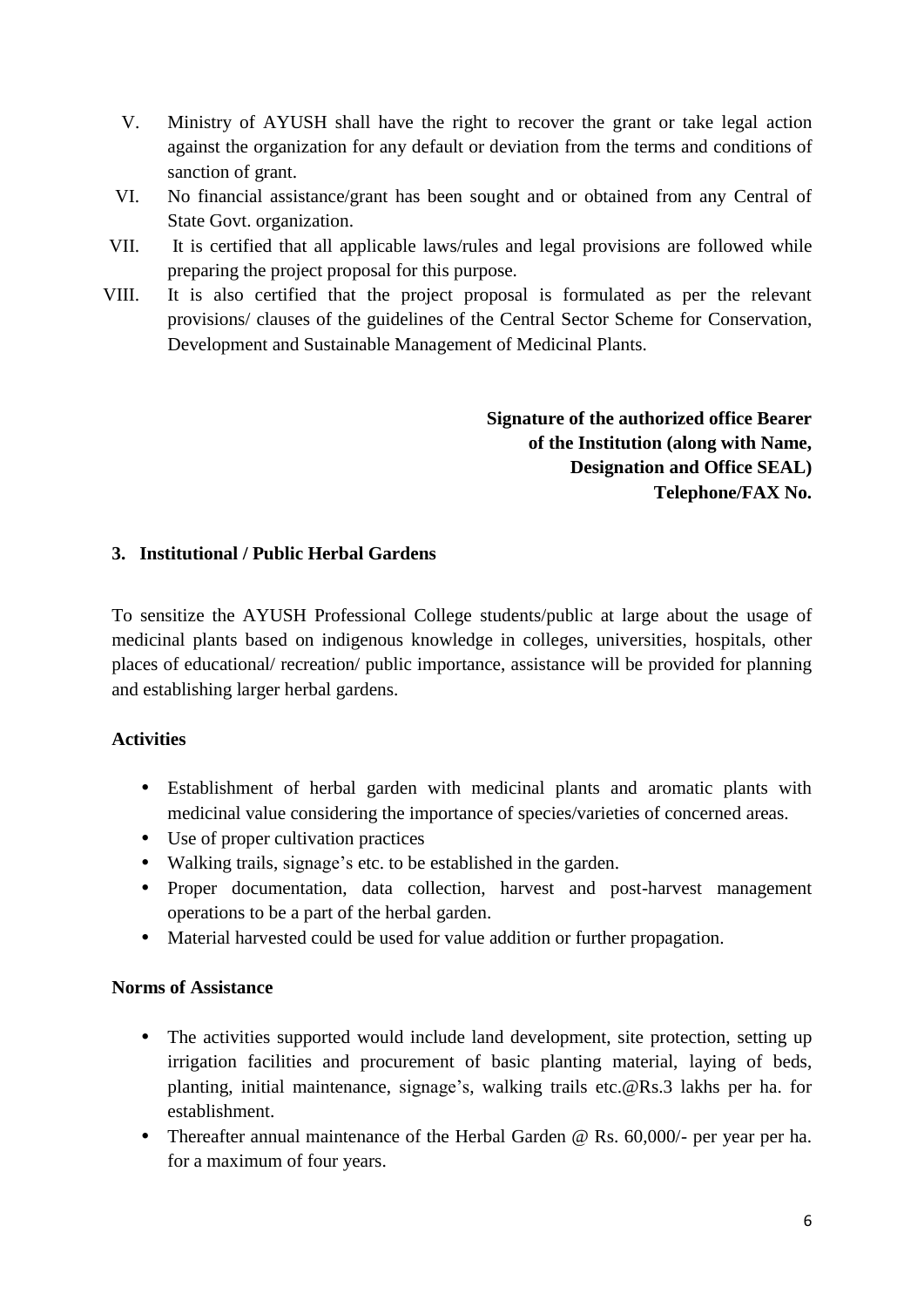## **Submission of Proposals**

Eligible Organizations can apply to NMPB in the relevant proforma as at **Annexure- V**  where the proposal will go through scrutiny by the Project Screening Committee (PSC) before approval by Standing Finance Committee (SFC).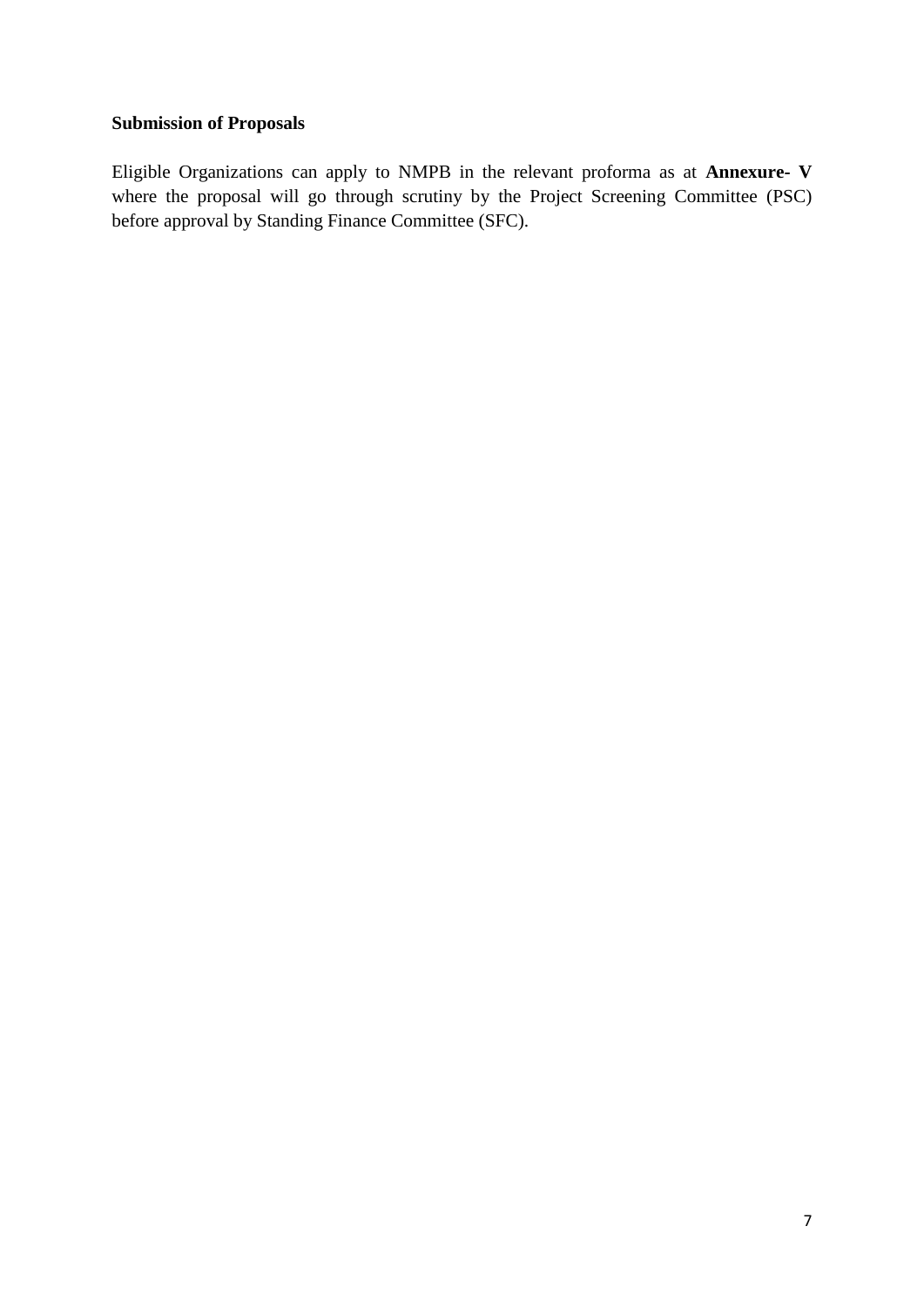## **PROFORMA FOR PROJECT PROPOSAL RELATING TO HERBAL GARDEN**

# **PART – I**

1. Title of the Project.

2. Name of the organization with full address, telephone, fax and e-mail ID.

3. Status.

4. Registration number and date (for NGO, Trusts and Companies). NGOs and companies should also send the Articles of Association, Memorandum of Association and Annual Report.

5. Name of the Principal Investigator/Project Leader and Co -PIs and their full address.

6. Brief introduction of concept and justification of the project (The detailed project report should contain the profile of the project area, objectives, problem identification, suggested solutions and alternatives along with anticipated physical and financial benefits, outcomes both in terms of products and process, sustainability mechanism.

7. Project period.

8. Detailed infrastructure available:

- (i) Land details (Location, Extent, Ownership, and Area etc.)
- (ii) Agri-accessories
- (iii) Manpower
- (iv) Experience
- 9. Physical targets and financial outlays.

10. Outcome/ Benefits from the project (both tangible and intangible).

11. Internal monitoring and evaluation mechanism.

12. Summary of similar work particularly in medicinal plants sector undertaken by the organization /PI in the last 3 years.

13. Other sources of financial assistance received by the applicant/organization if any so, furnish details.

14. Details of financial assistance already received from the Board, if any may be given in the following proforma:

| Year           | <b>Amount of grant</b> | <b>Purpose in brief</b> | <b>Total expenses</b> |
|----------------|------------------------|-------------------------|-----------------------|
|                |                        |                         | incurred              |
| Amount of      | Has utilization        | Remark                  |                       |
| grant utilized | certificate            |                         |                       |
|                | been accepted by the   |                         |                       |
|                | Board                  |                         |                       |

15. Detailed Bio-data (including details of published work) of PI & Co-PI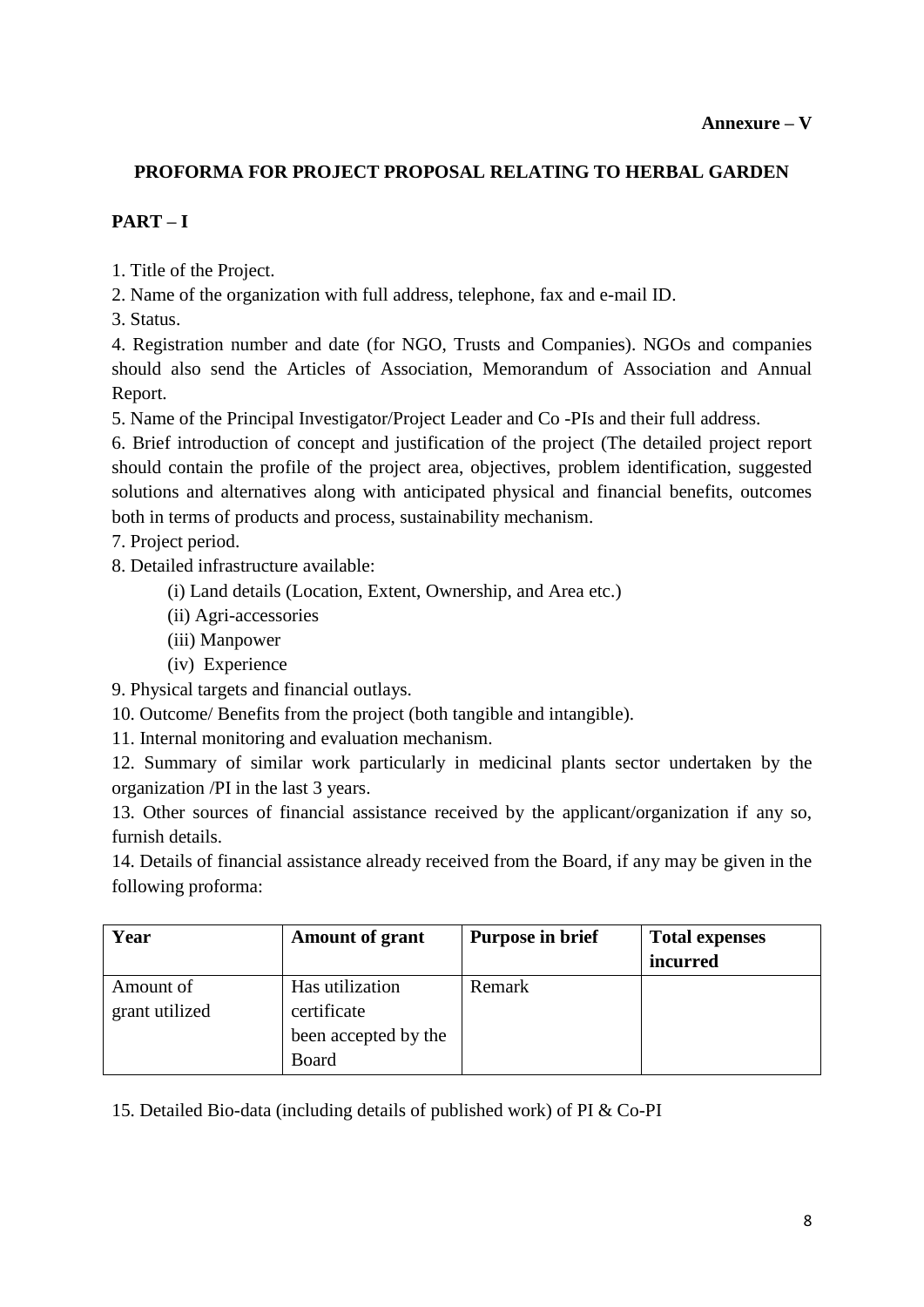#### **Note:**

- i. Proof of land ownership/leasehold and market mechanism (wherever applicable) to be submitted.
- ii. Detailed maintenance mechanism beyond the duration of project and Sustainability Mechanism for Herbal Garden.
- iii. Costing pattern to be provided in the form of schedule of rates as applicable.
- iv. Supporting documents including map (where applicable) must be attached.
- v. Certified that: The organization shall abide by all the 'Terms and Conditions' of the grant stipulated in the operational guidelines of the scheme of NMPB, Ministry of AYUSH, Government of India.
- vi. All records and reports related to the project have been maintained separately and shall be shown and furnished as and when required by the Ministry of AYUSH or its authorized representatives.
- vii. Project shall be open for evaluation of physical progress and utilization of funds at the discretion of Ministry of AYUSH.
- viii. The undersigned shall be responsible for the authenticity of the information and documents furnished in the application and proposal.
- ix. Ministry of AYUSH shall have the right to recover the grant or take legal action against the organization for any default or deviation from the terms and conditions of sanction of grant.
- x. No financial assistance/grant has been sought and or obtained from any Central of State Govt. organization.
- xi. It is certified that all applicable laws/rules and legal provisions are followed while preparing the project proposal for this purpose.
- xii. It is also certified that the project proposal is formulated as per the relevant provisions/ clauses of the guidelines of the Central Sector Scheme for Conservation, Development and Sustainable Management of Medicinal Plants.

## **Date: Signature of Authorised Authority and Head of the Institution**

#### **PART – II TECHNICAL DETAILS OF THE PROJECT**

- 1. Description of the problem.
- 2. Alternatives strategies possible.
- 3. Objectives of the project
- 4. Suggested solutions.

5. Project coverage in geographical spread, demography and socio – economic profile of the area (wherever required).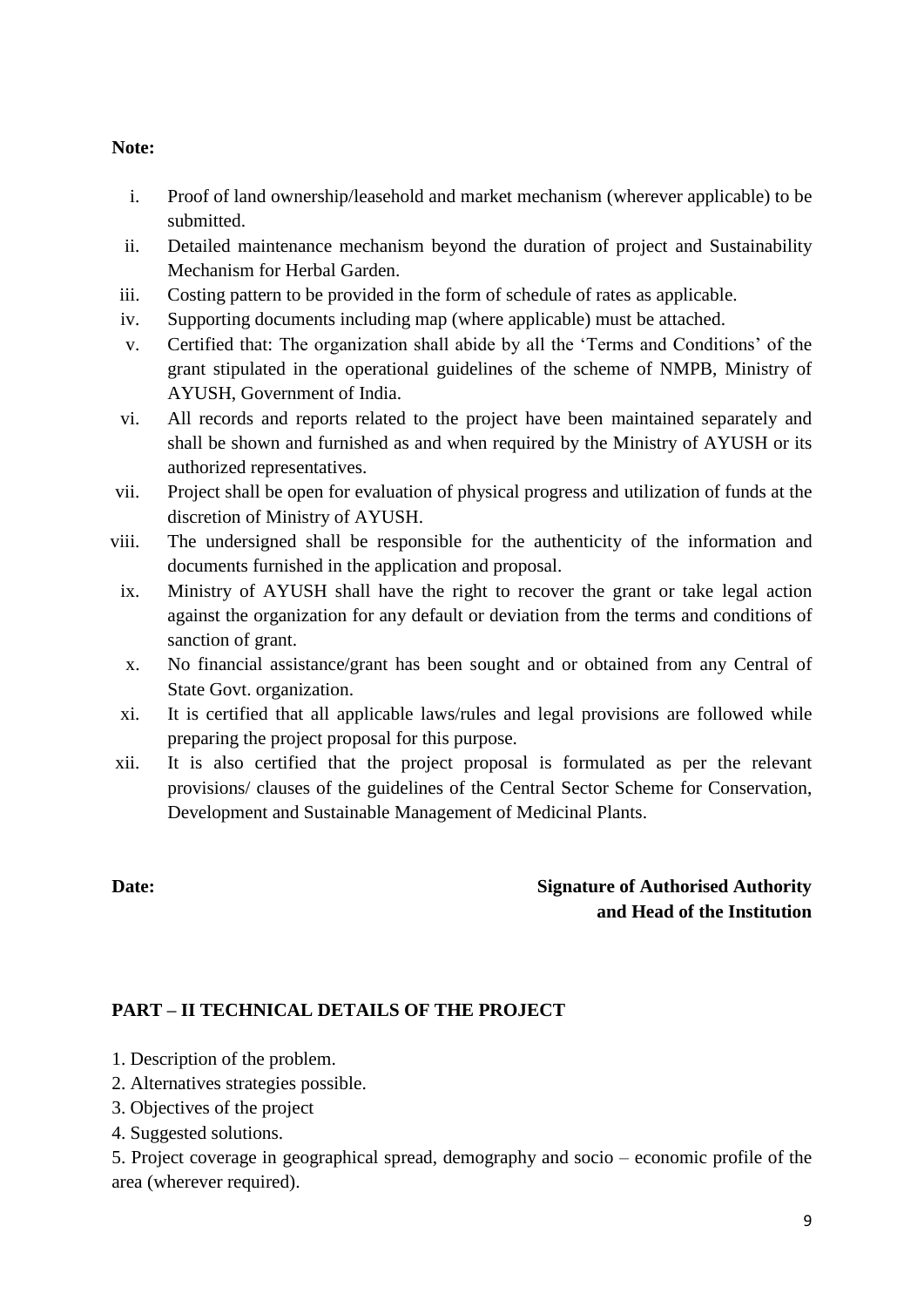6. Work Plan (Year-wise)

- 7. Likely impact on the adjoining area and society.
- 8. Exit strategy/sustainability.
- 9. Suggested parameters for monitoring during and after the project.
- 10. List and no. of species of Medicinal Plants proposed for Herbal Garden.

## **Note:**

In case, the organization wishes to engage the expertise from the government organization/ national labs/ institute for the overall project duration, written consents from the competent authority of the organization/ lab/ institute is required to be obtained before submitting the proposal.

Retired professionals can be engaged in the project as per the norms of the organization, provided they are actively engaged with them in the field implementation nature of projects and would not be allowed to be associated as and when required for the activity implementation.

## **Signature of the Project Leader Signature of the Head of the Organization**

#### **4. Herbal Gardens of State and National Importance**

A few Herbal Gardens of National Importance will be supported in various Eco-regions of the country in project mode. Similarly, Herbal Gardens of State importance can be established to promote and popularize medicinal plants in an organized manner on a bigger scale. These type of gardens will be established at important or prominent places like the Herbal Gardens at President's/Governor's Estates in the past and will be supported for maintenance for a longer period. Similarly, Herbal Gardens can be created in State Secretariats, Institutions of National importance, prominent tourism spots. Defense establishments, Railways, Corporations and Municipalities, etc. in project mode.  $2 - 4$  such Herbal Gardens will be supported in each state at sites notified by the state government specifically for this purpose in consultation with NMPB.

#### **Activities**

Establishment and maintenance of herbal gardens, keeping in view all the required modalities like walking trails, signage's, landscaping, planting in beds and proper documentation, etc. Use of herbal gardens in supplying propagation/raw material will also be explored.

#### **Norms of Assistance**

The proposal received in a project mode will be examined at PSC level and financial assistance will be provided as per the actual requirement with the approval of SFC,NMPB.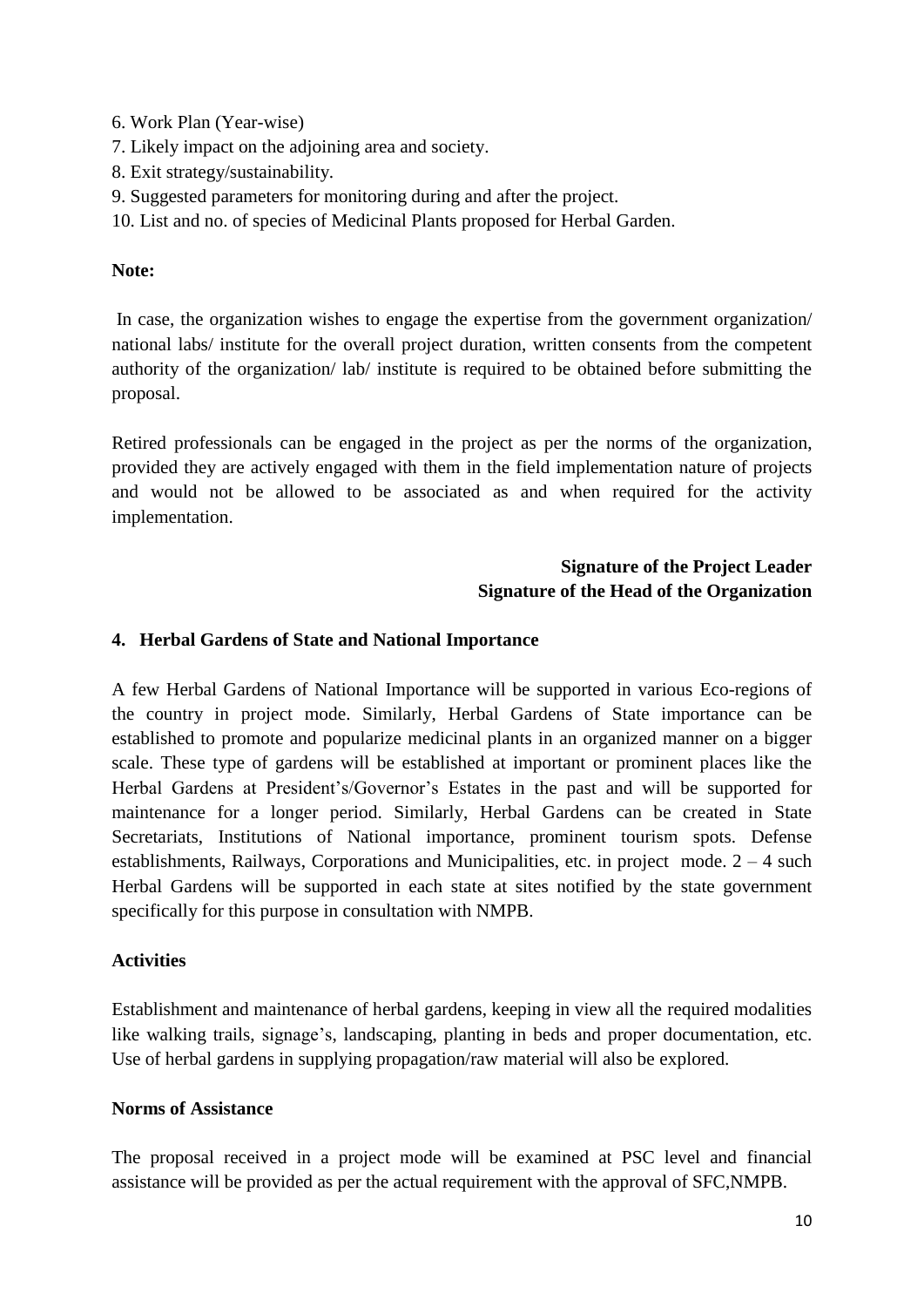## **Submission of Proposals**

Eligible Organizations can apply to NMPB where the proposal will go through scrutiny by the Project Screening Committee (PSC) before approval by Standing Finance Committee (SFC).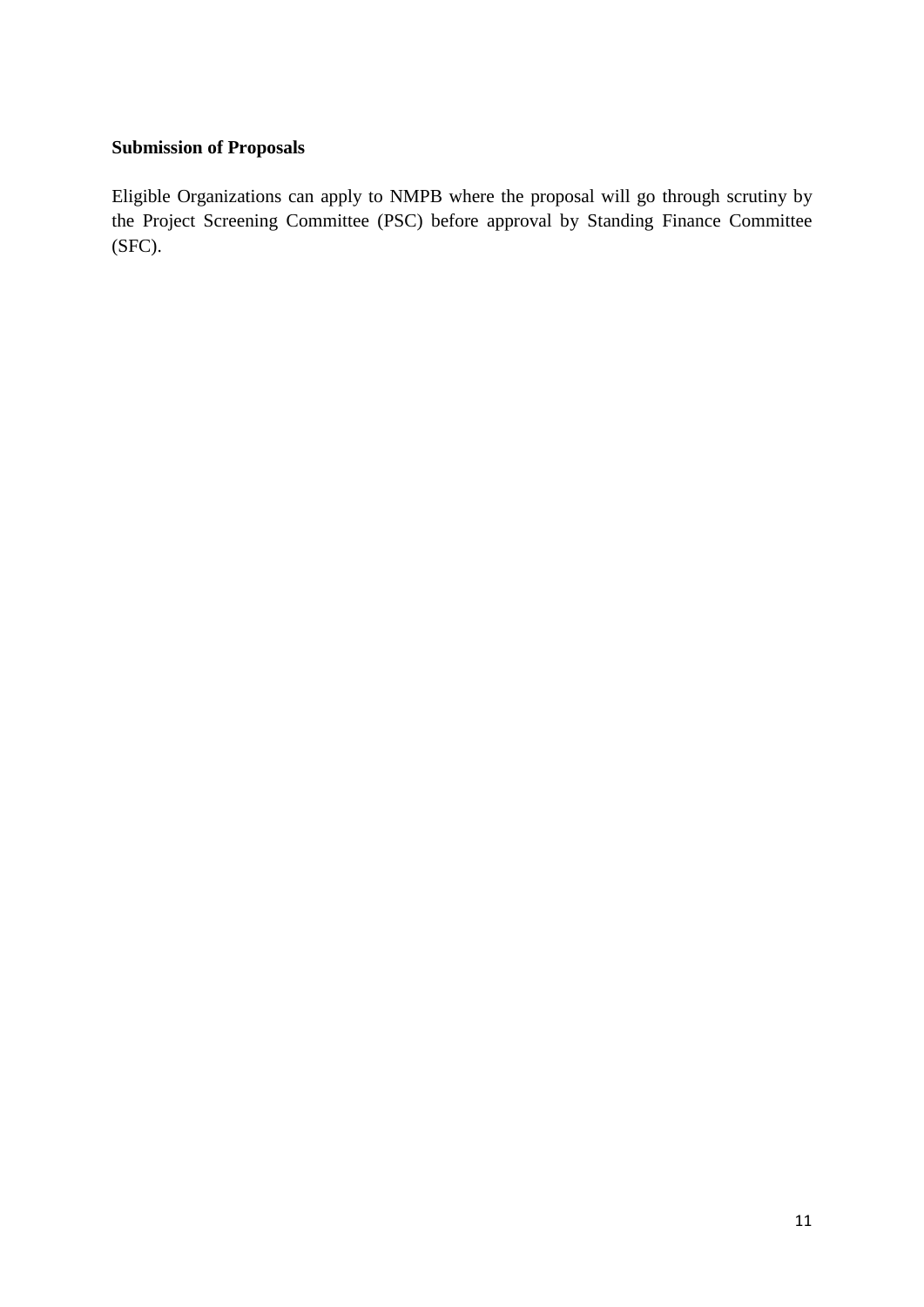## **PROFORMA FOR PROJECT PROPOSAL RELATING TO HERBAL GARDEN**

## **PART – I**

- 1. Title of the Project.
- 2. Name of the organization with full address, telephone, fax and e-mail ID.
- 3. Status.
- 4. Registration number and date (for NGO, Trusts and Companies). NGOs and companies should also send the Articles of Association, Memorandum of Association and Annual Report.
- 5. Name of the Principal Investigator/Project Leader and Co -PIs and their full address.
- 6. Brief introduction of concept and justification of the project (The detailed project report should contain the profile of the project area, objectives, problem identification, suggested solutions and alternatives along with anticipated physical and financial benefits, outcomes both in terms of products and process, sustainability mechanism.
- 7. Project period.
- 8. Detailed infrastructure available:
	- (i) Land details (Location, Extent, Ownership, Area etc.)
	- (ii) Agri-accessories
	- (iii) Manpower
	- (iv) Experience
- 9. Physical targets and financial outlays.
- 10. Outcome/ Benefits from the project (both tangible and intangible).
- 11. Internal monitoring and evaluation mechanism.
- 12. Summary of similar work particularly in medicinal plants sector undertaken by the organization /PI in the last 3 years.
- 13. Other sources of financial assistance received by the applicant/organization if any so, furnish details.
- 14. Details of financial assistance already received from the Board, if any may be given in the following proforma:

| Year                        | <b>Amount of grant</b>                                                      | <b>Purpose in brief</b> | <b>Total</b><br>expenses |
|-----------------------------|-----------------------------------------------------------------------------|-------------------------|--------------------------|
|                             |                                                                             |                         | incurred                 |
| Amount of<br>grant utilized | utilization   Remark<br>Has<br>certificate<br>been accepted by the<br>Board |                         |                          |

15. Detailed Bio-data (including details of published work) of PI & Co-PI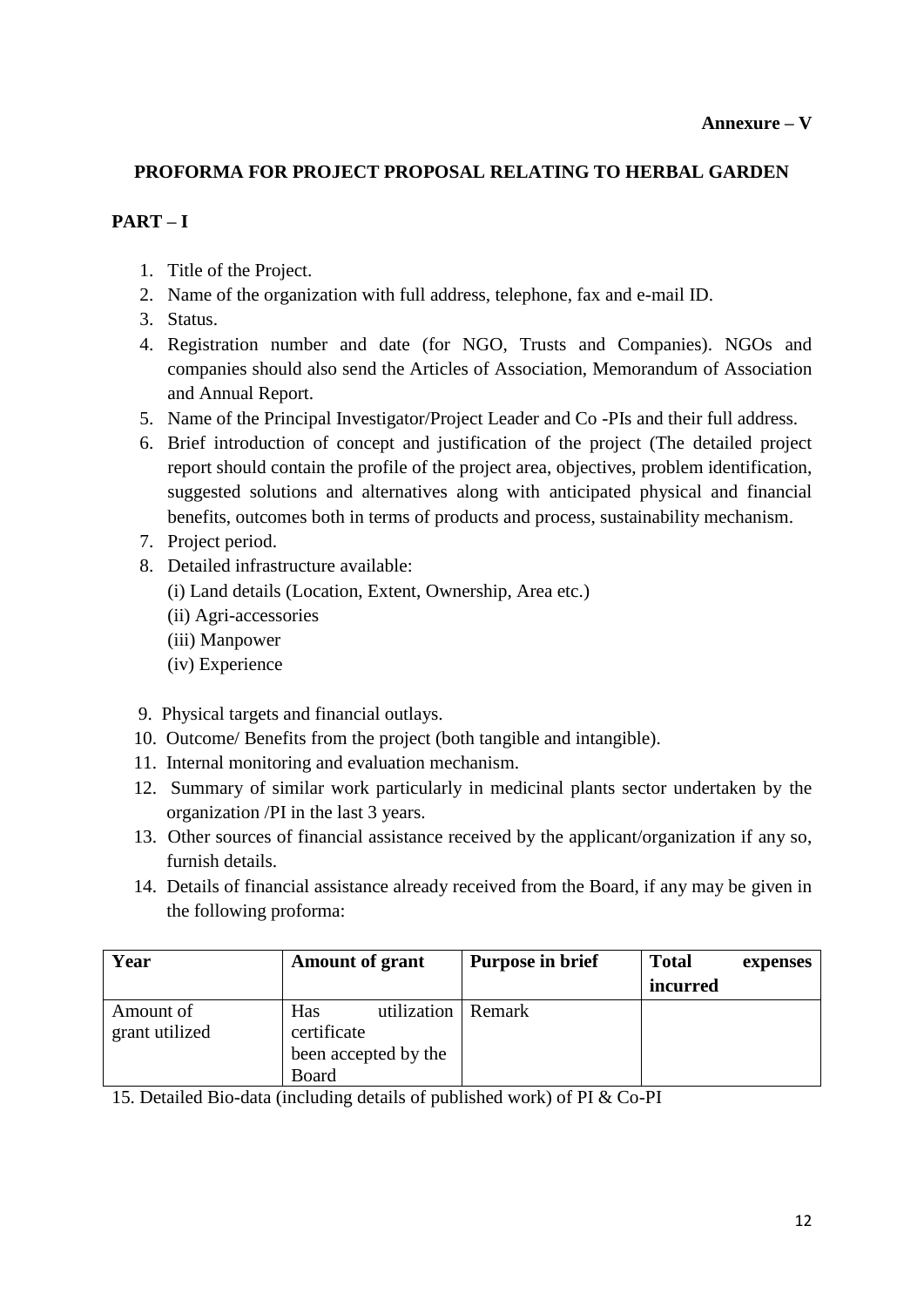#### **Note:**

- i. Proof of land ownership/leasehold and market mechanism (wherever applicable) to be submitted.
- ii. Detailed maintenance mechanism beyond the duration of project and Sustainability Mechanism for Herbal Garden.
- iii. Costing pattern to be provided in the form of schedule of rates as applicable.
- iv. Supporting documents including map (where applicable) must be attached.
- v. Certified that:
- vi. The organization shall abide by all the 'Terms and Conditions' of the grant stipulated in the operational guidelines of the scheme of NMPB, Ministry of AYUSH, Government of India.
- vii. All records and reports related to the project have been maintained separately and shall be shown and furnished as and when required by the Ministry of AYUSH or its authorized representatives.
- viii. Project shall be open for evaluation of physical progress and utilization of funds at the discretion of Ministry of AYUSH.
- ix. The undersigned shall be responsible for the authenticity of the information and documents furnished in the application and proposal.
- x. Ministry of AYUSH shall have the right to recover the grant or take legal action against the organization for any default or deviation from the terms and conditions of sanction of grant.
- xi. No financial assistance/grant has been sought and or obtained from any Central of State Govt. organization.
- xii. It is certified that all applicable laws/rules and legal provisions are followed while preparing the project proposal for this purpose.
- xiii. It is also certified that the project proposal is formulated as per the relevant provisions/ clauses of the guidelines of the Central Sector Scheme for Conservation, Development and Sustainable Management of Medicinal Plants.

# **Date: Signature of Authorised Authority and Head of the Institution**

## **PART – II TECHNICAL DETAILS OF THE PROJECT**

- 1. Description of the problem.
- 2. Alternatives strategies possible.
- 3. Objectives of the project
- 4. Suggested solutions.

5. Project coverage in geographical spread, demography and socio – economic profile of the area (wherever required).